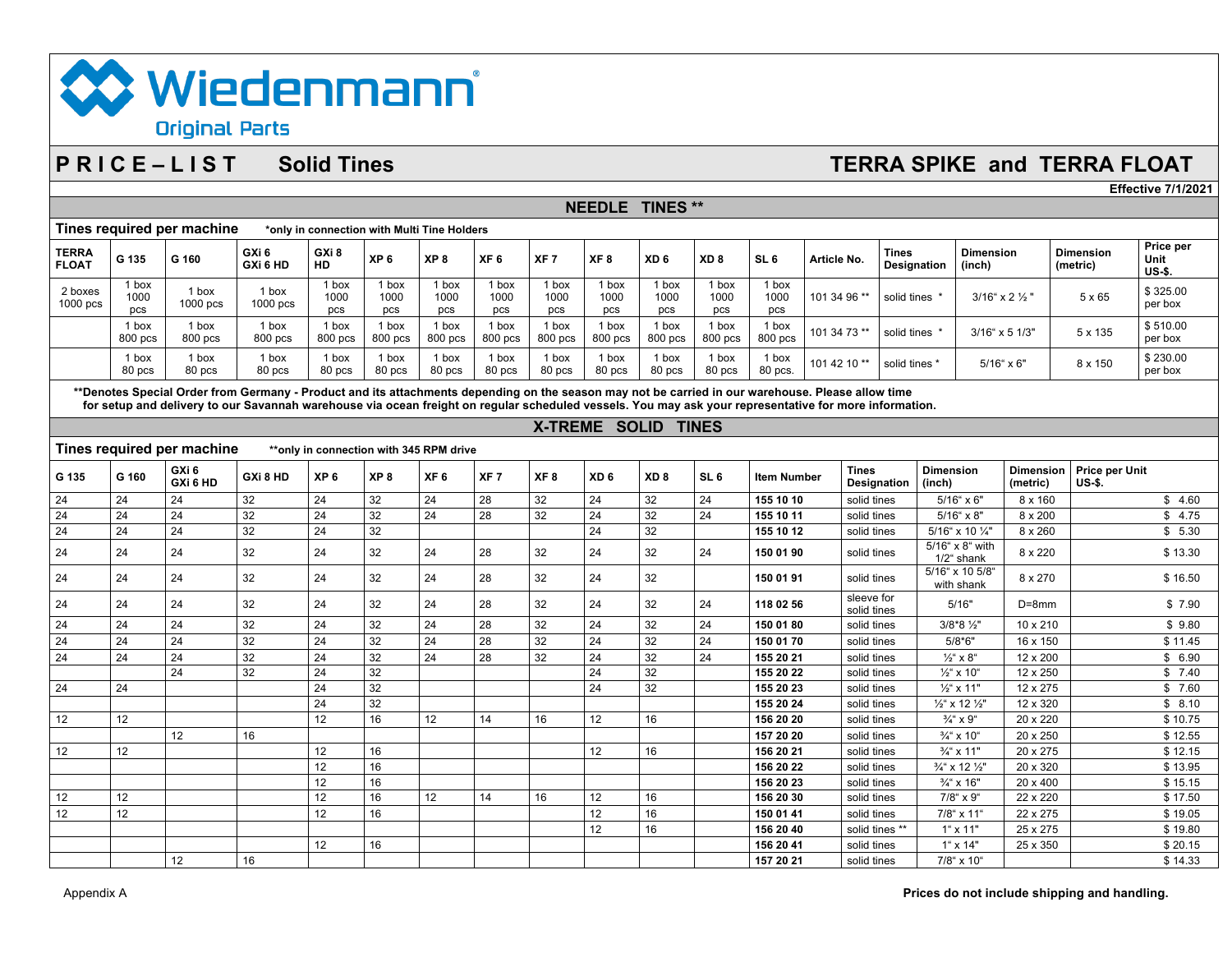

### **P R I C E – L I S T Coring Tines TERRA SPIKE and TERRA SLIT**

|                            |       |                   |          |                 |                 |                 |                 |                 |                       |                 |                 |                |                                    | effective 7/1/2021                                                    |                                                                  |                             |
|----------------------------|-------|-------------------|----------|-----------------|-----------------|-----------------|-----------------|-----------------|-----------------------|-----------------|-----------------|----------------|------------------------------------|-----------------------------------------------------------------------|------------------------------------------------------------------|-----------------------------|
|                            |       |                   |          |                 |                 |                 |                 |                 | <b>X-TREME CORING</b> |                 |                 | <b>TINES</b>   |                                    |                                                                       |                                                                  |                             |
| Tines required per machine |       |                   |          |                 |                 |                 |                 |                 |                       |                 |                 |                |                                    |                                                                       |                                                                  |                             |
| G 135                      | G 160 | GXi 6<br>GXi 6 HD | GXi 8 HD | XP <sub>6</sub> | XP <sub>8</sub> | XF <sub>6</sub> | XF <sub>7</sub> | XF <sub>8</sub> | XD <sub>6</sub>       | XD <sub>8</sub> | SL <sub>6</sub> | Article No.    | <b>Designation</b>                 | Dimension (inch)                                                      | <b>Dimension (metric)</b>                                        | Price per<br>Unit in US-\$. |
| 24                         | 24    | 24                | 32       | 24              | 32              | 24              | 28              | 32              | 24                    | 32              | 24              | 155 20 10      | Coring tines                       | 3/8" x 4.82"                                                          | 10 x 125                                                         | \$15.25                     |
| 24                         | 24    | 24                | 32       | 24              | 32              | 24              | 28              | 32              | 24                    | 32              | 24              | 155 20 20      | Coring tines                       | $\frac{1}{2}$ " x 5"                                                  | $12 \times 110$                                                  | \$18.25                     |
| 24                         | 24    | 24                | 32       | 24              | 32              | 24              | 28              | 32              | 24                    | 32              | 24              | 155 20 30      | Coring tines                       | $5/8$ " x 7"                                                          | 16 x 170                                                         | \$18.25                     |
| 24                         | 24    | 24                | 32       | 24              | 32              | 24              | 28              | 32              | 24                    | 32              |                 | 155 20 31      | Coring tines                       | 5/8" x 10"                                                            | 16 x 250                                                         | \$23.65                     |
| 24                         | 24    | 24                | 32       | 24              | 32              | 24              | 28              | 32              | 24                    | 32              | 24              | 155 30 20      | Coring tines                       | $\frac{3}{4}$ " x 7"                                                  | 20 x 190                                                         | \$24.15                     |
|                            |       |                   |          |                 |                 |                 |                 |                 |                       |                 |                 | RT 155 30 20   | replacement tube<br>incl. roll pin |                                                                       |                                                                  | \$18.95                     |
| 24                         | 24    | 24                | 32       | 24              | 32              | 24              | 28              | 32              | 24                    | 32              |                 | 155 30 21      | Coring tines                       | 3/4" x 10"                                                            | 20 x 250                                                         | \$28.05                     |
|                            |       |                   |          |                 |                 |                 |                 |                 |                       |                 |                 | RT 155 30 21   | replacement tube<br>incl. roll pin |                                                                       |                                                                  | \$22.45                     |
|                            |       |                   |          | 12              | 16              |                 |                 |                 |                       |                 |                 | 156 30 20 **** | Coring tines                       | $3/4$ " x 12"                                                         | 20 x 300                                                         | \$34.65                     |
| 12                         | 12    |                   |          | 12              | 16              | 12              | 14              | 16              | 12                    | 16              |                 | 156 30 31 **** | Coring tines                       | $1^{\circ} \times 8^{\circ}$                                          | 25 x 200                                                         | \$29.95                     |
| 12                         | 12    |                   |          | 12              | 16              | 12              | 14              | 16              | 12                    | 16              |                 | 156 30 30      | Coring tines                       | $1^{\circ}$ x $10^{\circ}$                                            | 25 x 250                                                         | \$35.15                     |
|                            |       |                   |          |                 |                 |                 |                 |                 |                       |                 |                 | RT 156 30 30   | replacement tube<br>incl. roll pin |                                                                       |                                                                  | \$28.40                     |
|                            |       | 12                | 16       |                 |                 |                 |                 |                 |                       |                 |                 | 157 30 30      | Coring tines                       | $1^{\circ} \times 10^{\circ}$                                         | 25 x 250                                                         | \$35.45                     |
|                            |       |                   |          |                 |                 |                 |                 |                 |                       |                 |                 | RT 157 30 30   | replacement tube<br>incl. roll pin |                                                                       |                                                                  | \$28.40                     |
|                            |       |                   |          |                 |                 |                 |                 |                 |                       |                 | 24              | 152 00 14      | Top Eject Tine                     |                                                                       | Outside dia. 5/8", Inside dia. 2/5"/10mm,<br>Length 4 1/2"/115mm |                             |
|                            |       |                   |          |                 |                 |                 |                 |                 |                       |                 | 24              | 152 00 16      | Top Eject Tine                     | Outside dia. 1/2"/12mm, Inside dia.<br>2/5"/10mm, Length 4 1/2"/115mm |                                                                  | \$6.80                      |

**\*\*\*\* while stock lasts**

| <b>FOR</b><br><b>TINE</b><br><b>CORING</b> | <b>TERRA SLIT</b> |                                       |                            |                              |                             |
|--------------------------------------------|-------------------|---------------------------------------|----------------------------|------------------------------|-----------------------------|
| Tines required per machine_                |                   |                                       |                            |                              |                             |
| Terra Slit                                 | Article No.       | <b>Designation</b>                    | <b>Dimension</b><br>(inch) | <b>Dimension</b><br>(metric) | Price per<br>Unit in US-\$. |
| 160                                        | 123 65 81         | Coring Tines for<br><b>Terra Slit</b> | $0.944" \times 6.10"$      | 24 x 155                     | 11.25                       |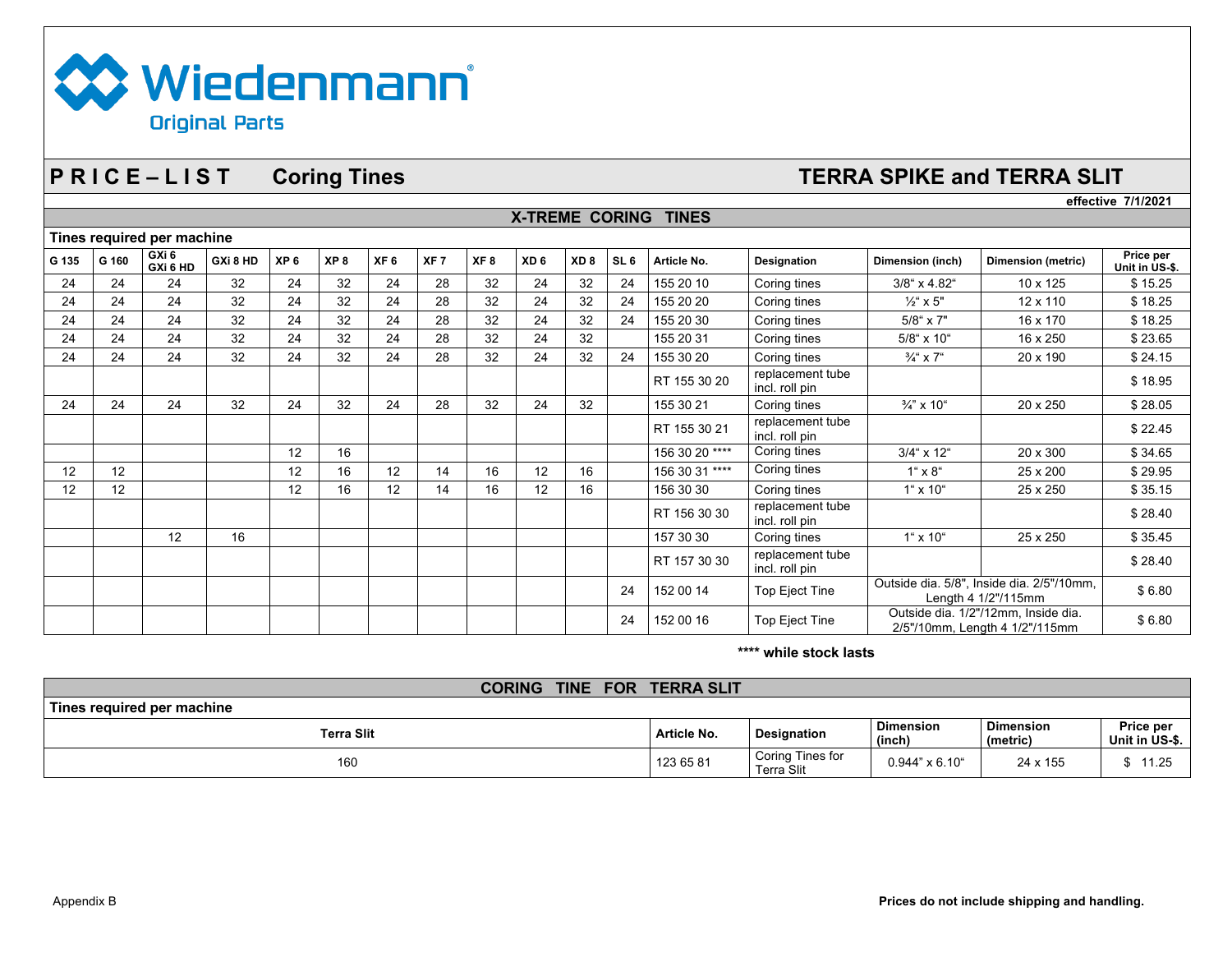

# **P R I C E – L I S T Tines for TERRA SPIKE**

|             |                                                        |                                        |                    |                 |                  |                 |                 |                 |                 |                 |                 |                |                              |                                      |                              | effective 7/1/2021                                                |
|-------------|--------------------------------------------------------|----------------------------------------|--------------------|-----------------|------------------|-----------------|-----------------|-----------------|-----------------|-----------------|-----------------|----------------|------------------------------|--------------------------------------|------------------------------|-------------------------------------------------------------------|
| <b>DURA</b> |                                                        | <b>CORING</b>                          | <b>TINES</b>       |                 | with carbide tip |                 |                 |                 |                 |                 |                 |                |                              |                                      |                              | Replacement Dura Coring tines will be delivered without roll pins |
|             | Tines required per machine                             |                                        |                    |                 |                  |                 |                 |                 |                 |                 |                 |                |                              |                                      |                              |                                                                   |
| G 135       | G 160                                                  | GXi 6<br>GXi <sub>6</sub><br><b>HD</b> | GXi 8<br><b>HD</b> | XP <sub>6</sub> | XP <sub>8</sub>  | XF <sub>6</sub> | XF <sub>7</sub> | XF <sub>8</sub> | XD <sub>6</sub> | XD <sub>8</sub> | SL <sub>6</sub> | Article No.    | <b>Designation</b>           | <b>Dimension</b><br>(inch)           | <b>Dimension</b><br>(metric) | Price per<br>Unit in US-\$.                                       |
| 24          | 24                                                     | 24                                     | 32                 | 24              | 32               | 24              | 28              | 32              | 24              | 32              | 24              | 155 35 10 **** | Dura<br>Coring Tine complete | $5/8$ " x $7"$                       | 16 x 190                     | \$24.75                                                           |
| 24          | 24                                                     | 24                                     | 32                 | 24              | 32               | 24              | 28              | 32              | 24              | 32              | 24              | 155 35 21 **** | Dura<br>Coring Tine complete | $\frac{3}{4}$ " x 8"                 | 20 x 200                     | \$33.95                                                           |
| 24          | 24                                                     | 24                                     | 32                 | 24              | 32               |                 |                 |                 | 24              | 32              |                 | 155 35 22 **** | Dura<br>Coring Tine complete | $\frac{3}{4}$ " x 10 $\frac{1}{2}$ " | 20 x 265                     | \$37.95                                                           |
| 12          | 12                                                     |                                        |                    | 12              | 16               | 12              | 14              | 16              | 12              | 16              |                 | 156 35 30      | Dura Coring Tine             | $1^{\circ}$ x $10^{\circ}$           | 25 x 250                     | \$48.35                                                           |
|             |                                                        | 12                                     | 16                 |                 |                  |                 |                 |                 |                 |                 |                 | 157 35 30      | Dura Coring Tine             | $1^{\circ} \times 10^{\circ}$        | 25 x 250                     | \$48.35                                                           |
|             | <b>CROSS &amp; ROOTER TINES made of solid material</b> |                                        |                    |                 |                  |                 |                 |                 |                 |                 |                 |                |                              |                                      |                              |                                                                   |
|             | Tines required per machine                             |                                        |                    |                 |                  |                 |                 |                 |                 |                 |                 |                |                              |                                      |                              |                                                                   |
| G 135       | G 160                                                  | GXi 6<br>GXi 6<br><b>HD</b>            | GXi 8<br><b>HD</b> | XP <sub>6</sub> | XP <sub>8</sub>  | XF <sub>6</sub> | XF <sub>7</sub> | XF <sub>8</sub> | XD <sub>6</sub> | XD <sub>8</sub> | SL <sub>6</sub> | Article No.    | <b>Designation</b>           | <b>Dimension</b><br>(inch)           | <b>Dimension</b><br>(metric) | Price per<br>Unit in US-\$.                                       |
| 24          | 24                                                     | 24                                     | 32                 | 24              | 32               | 24              | 28              | 32              | 24              | 32              | 24              | 155 50 03      | Rooter tine                  | $3/4$ * x 7"                         | 19*5 x 175                   | \$19.20                                                           |
| 24          | 24                                                     | 24                                     | 32                 | 24              | 32               | 24              | 28              | 32              | 24              | 32              | 24              | 155 40 05      | Cross tines                  | $\frac{1}{2}$ " x 8"                 | 12 x 200                     | \$36.90                                                           |
| 24          | 24                                                     | 24                                     | 32                 | 24              | 32               | 24              | 28              | 32              | 24              | 32              |                 | 155 40 06      | Cross tines                  | $\frac{3}{4}$ " x 8"                 | 19 x 200                     | \$52.65                                                           |



Dura Coring tine complete



Replacement Dura Coring tine



Rooter tine

Appendix C **Prices do not include shipping and handling.** Appendix C **Prices do not include shipping and handling.** 

**\*\*\*\* while stock lasts**